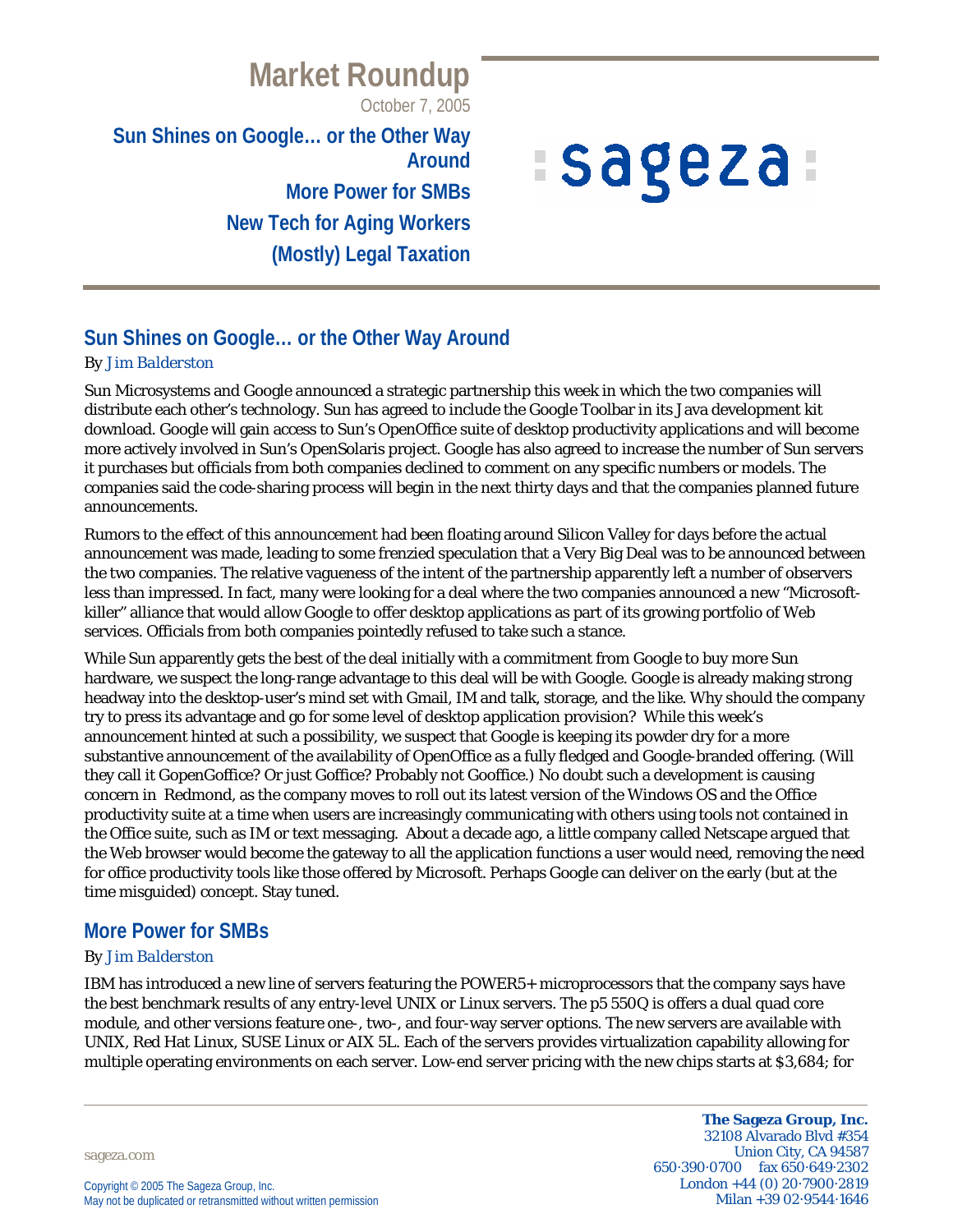the quad core models, pricing starts at \$19,048. IBM said the new products are designed for the SMB market specifically and will allow SMBs to perform computing intensive applications with greater ease.

A good part of this announcement focused on the speeds of the chips in various configurations, noting that in some cases the benchmark tests provided the best results ever recorded. While we understand that computing speeds are of interest in the long run, we are not all that excited to hear about the latest benchmarks. We suspect most customers would not be all that excited either. Benchmark tests compare largely in an apples-to-apples environment, but individual enterprise deployments rarely fit neatly into such categories.

But we are excited about the fact that IBM is extending its chip development and deployment efforts to the SMB market. We suspect that customers are going to be pleased as well, not so much because of speeds and feeds as much as the opportunities that such powerful systems offer. SMBs of all sizes are facing various IT challenges, including the need to consolidate servers and improve server utilization. Given the fact that most SMBs have limited inhouse IT expertise, the ability to consolidate and manage multiple applications running on various operating systems into a single server offers improved management and simplified maintenance without requiring more bodies scurrying around the server room. IBM has been making a very good show at catering to the SMB market by offering Express products designed and priced for SMBs. The fact the company is pushing forward specific chipsets to the same market is yet another indication that IBM is very serious about the SMB opportunity.

### **New Tech for Aging Workers**

#### *By Susan Dietz*

IBM announced this week that it has developed adaptive technology aimed at making workers with age-related disabilities more productive. The technologies include programs to make the text on monitors larger, make the keyboard easier to use, and provide a text-to-talk program that has the computer read text aloud. The software technologies are available for download via IBM's alphaWorks Web site, in a new accessibility section. Additionally, IBM is encouraging software developers worldwide to develop applications that include accessibility features. Developers can access an online resource from IBM to help them build adaptive technologies into their new designs.

Accessible technology isn't new, but it is becoming more important as the baby boomers that make up a large part of the workforce are aging. Many older workers do not want to retire, but find it difficult to work with computers while dealing with problems such as declining eyesight and the beginnings of arthritis. Adaptive technologies will enable those who wish to put off retirement, or even switch careers, to keep their productivity at the same or elevated levels. As vendors and others in the IT community recognize this growing need, adaptive technologies are likely to become much more common and will most likely enable companies to keep highly valuable and skilled employees from being marginalized not from any lack of experience or intelligence about their duties, but from simple physical disabilities. Some technologies are well positioned to even have the effect of bringing other, non-traditional people into the workforce: a few adaptive technology companies have already developed refreshable screens that raise text in Braille.

When an adaptive measure is developed, it often proves to be a boon to more people than those in the target market. Technologies get hijacked by those who find them useful, often to the benefit of all. A broader audience than just those who are eyesight-impaired would probably find it extremely valuable and efficient for the computer to read aloud their email; for example, while they are doing other tasks such as filing or — for those with home offices — making lunch or doing laundry. Multitasking increases productivity and efficiency, and adaptive technologies increase a worker's ability to multitask. This is good news for everyone, not just for those who need the technologies.

# **(Mostly) Legal Taxation**

#### *By Susan Dietz*

Eighteen states have signed an agreement to implement a voluntary sales tax on internet sales. Those states are Arkansas, Indiana, Iowa, Kansas, Kentucky, Michigan, Minnesota, Nebraska, New Jersey, North Carolina, North

sageza.com